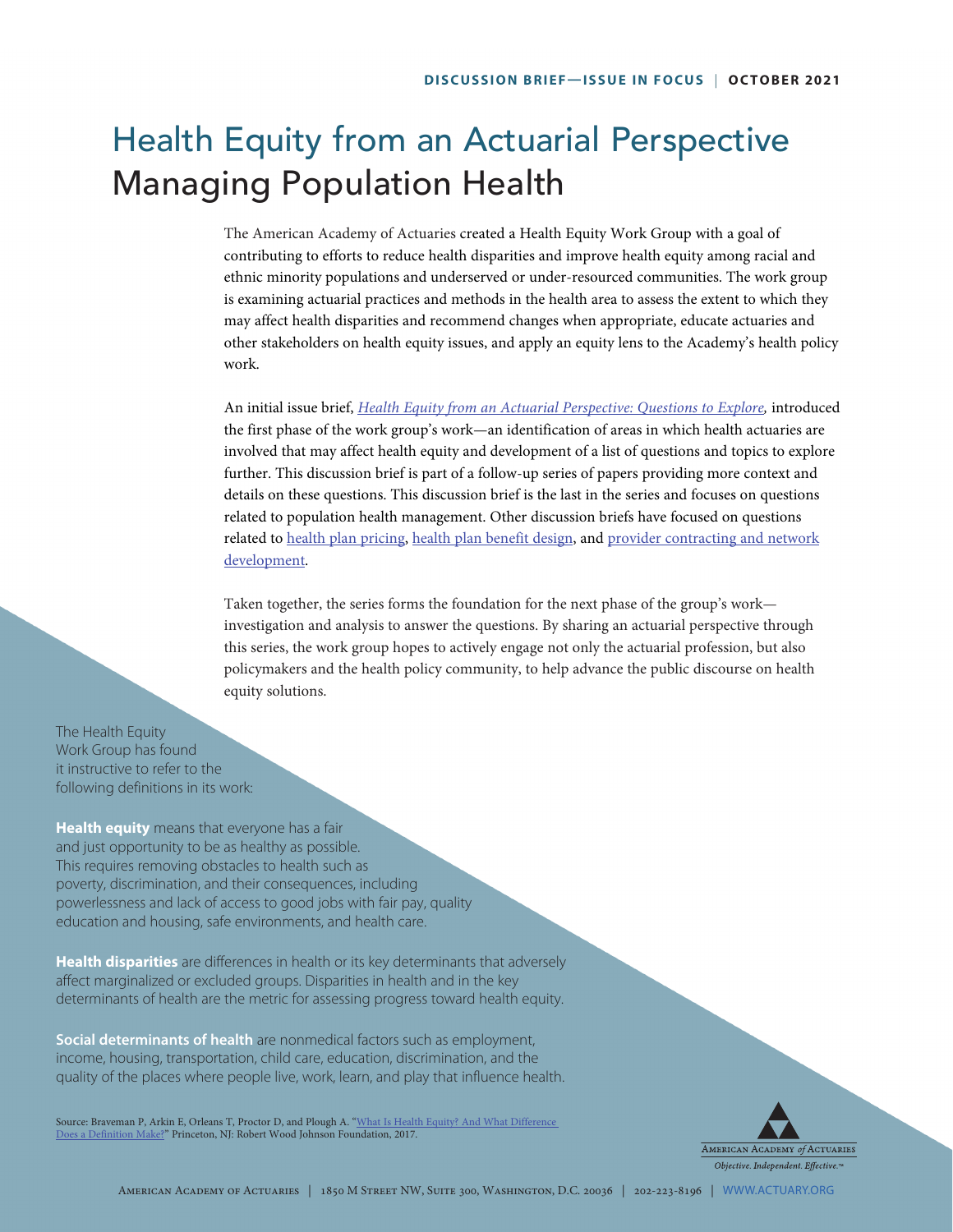Population health refers to the health outcomes of a defined group of individuals (population), including the distribution of such outcomes within the group. Population health management refers to the processes used to improve health outcomes of a population.

Populations could be defined in many ways, ranging from everyone in a neighborhood or community, to participants in a government health program such as Medicare or Medicaid, to participants in a particular large hospital system or employer group. The issues that may arise in the context of population health could be quite different, depending on the population of focus. For example, the population health issues and goals related to beneficiaries in a state Medicaid program may vary significantly from participants in a large, self-insured employer group plan.

Many population health management programs use large data sets and complex algorithms to design, monitor and assess models of proactive care that deliver improvements in health and wellbeing to the populations of focus. Actuaries work with a team of other professionals—such as a health plan's medical management, clinical, and provider contracting departments—to create, monitor and evaluate the effectiveness of population health programs. Actuaries may analyze data and develop predictive models to assist with the design of medical management programs, provide technical expertise to determine the program's return on investment (ROI) and develop leading and lagging metrics to measure a program's success. An important question to consider is how the choice of data, the structure of algorithms used to design, monitor, and manage these programs, and the choice of program assessment metrics affect health disparities.

The development of an effective population health program requires consideration of many factors, including cost, financial risk, and what conditions can be impacted by the program, all of which can vary by the population for which the program is designed. How a health plan or health system allocates resources to meet a specific program's goals will vary based these considerations, and they may measure success differently. For example, a community hospital system might develop an antibiotic stewardship program to improve antibiotic use, and an employer group may prioritize disease management programs that control existing conditions more effectively to better manage employee absenteeism. The decisions driven by these different priorities can result in disparate health outcomes and could impact health equity when comparisons are made between populations served by these health system stakeholders.

This paper discusses in more detail the questions that the Health Equity Work Group is exploring regarding whether the data chosen and the structure of algorithms used to design, monitor, and manage these programs may contribute to or mitigate health disparities. Additional discussion will focus on whether program assessment choices around metrics and monitoring contribute to health disparities or whether they might help to mitigate disparities.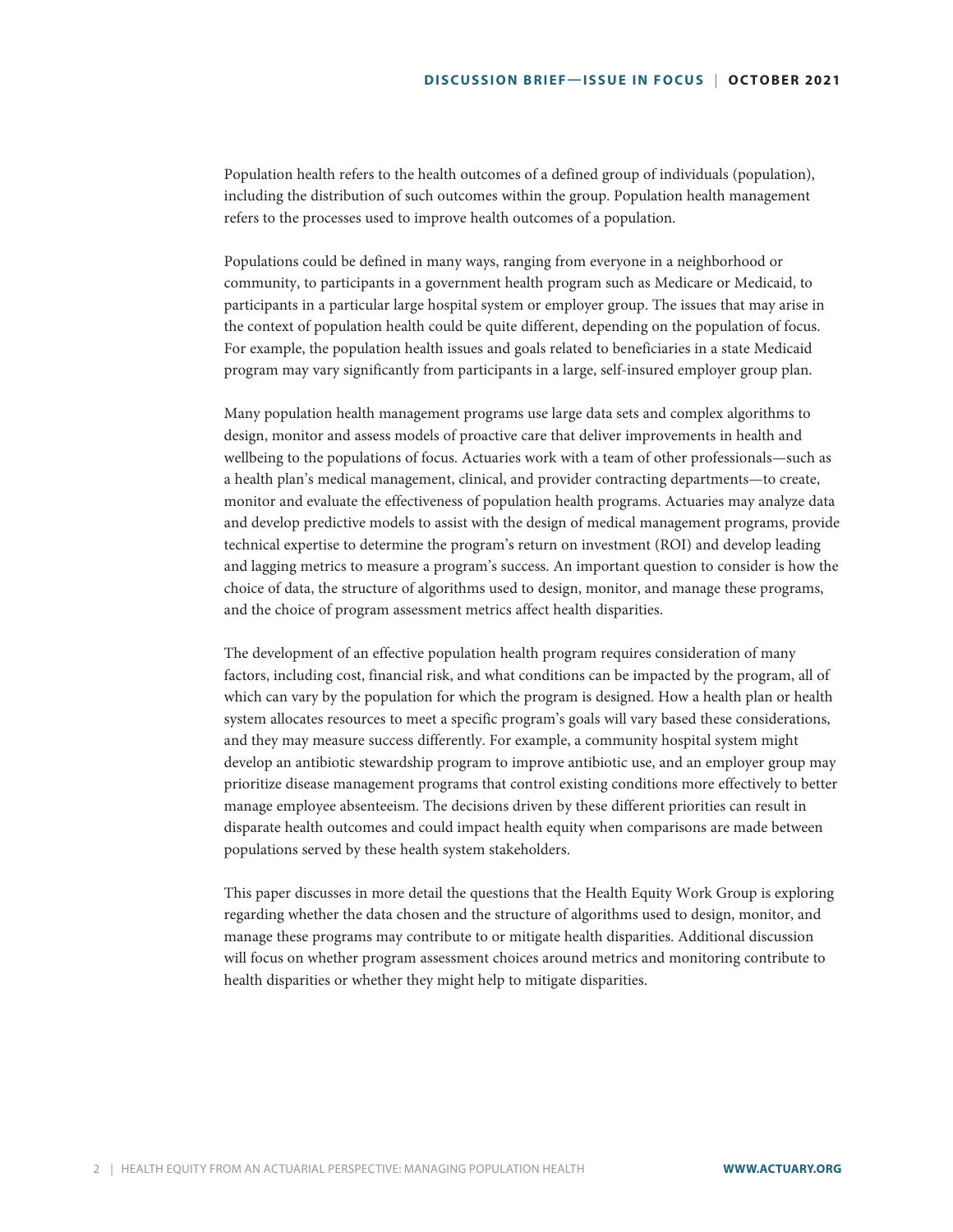## *How do algorithms that are designed to identify enrollees for disease management, care management, or wellness programs—and the proxy data underlying the algorithms—affect disparities?*

Disease management programs are member-centered structured treatment plans for certain chronic diseases such as asthma, diabetes, and coronary artery disease that aim to teach program participants to better manage their chronic disease and to maintain and improve their quality of life. Eligible health plan members diagnosed with any of the chronic conditions supported by the program are identified through claims mining algorithms and referrals from providers. Occasionally, members can also self-select into these programs.

The design of a care management program includes many steps, including the identification of high-risk patients, defining the care management team and required interfaces, creating care plans, documentation, and measuring outcomes. Actuaries may be involved in several of these activities, including the identification of high-risk patients and/or members with significant gaps in care, developing payment methodologies, and measuring outcomes. The identification of high-risk patients and/or significant gaps in care is typically done through a process of risk stratification, based on an assessment of the acuity of the underlying chronic or complex conditions and whether the condition's health outcomes can be affected by intervention.

The purpose of employee wellness programs is to improve a population's health and well-being, often through preventive care. Wellness programs may include smoking cessation, weight loss education, fitness challenges, therapy, and many other plans designed to increase the overall health of program participants.

Many disease management, care management, and wellness programs use claims data to identify potential program participants. Many care management programs rely on algorithms that use cost to identify members to prioritize for more intensive case management. However, because cost is not perfectly correlated with need—particularly within racial and ethnic minority groups or members of other marginalized communities—relying on it to identify beneficiaries of a program may exacerbate inequity. This bias could cause algorithms to de-prioritize members with lower historical health care costs, even if they have the same underlying conditions as patients whose historical claims patterns indicate greater utilization, which may imply greater historical access to care.

Questions to consider are whether the data being used, including any proxy data, incorporate the information needed to identify program participants based on their medical needs, and how algorithm results are tested for racial, gender, or other types of bias. The collection of demographic data could facilitate testing to ensure that algorithms are used to equitably identify those who would benefit the most from care management, disease management, or wellness programs, regardless of their historical spending levels.

Questions also arise regarding the data. For instance, does the lack of consistent race and ethnicity data collection, and the misclassification of race and ethnicity, perpetuate or exacerbate health disparities? Does the lack of widely accepted mechanisms to test the bias created by concentrations of subpopulations create unintended disparate health outcomes?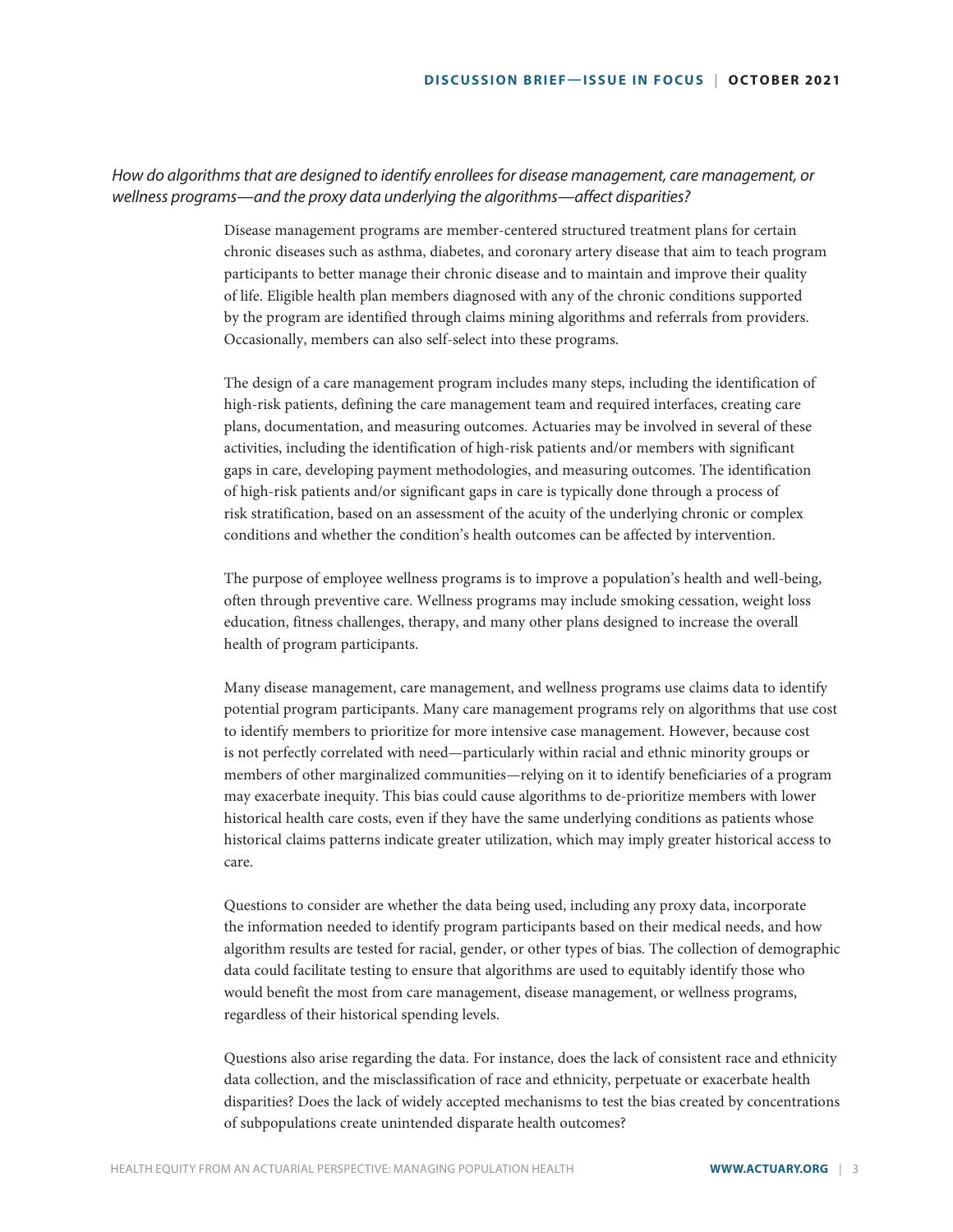*When designing care management programs for specific populations, how are factors other than those directly related to health care, such as the social determinants of health (SDOH), considered? How does applying the same rules and methods to different populations and markets affect health disparities?*

> Examples of initiatives to improve population health that are not directly related to healthcare improvement include renovating public housing to help with the control of asthma, building a supermarket in a "food desert," and investing in telehealth or transportation to improve access to care for members in rural areas. Actuaries may use predictive analytics and data mining techniques to identify individuals needing SDOH support. They may also design response protocols for connecting patients to appropriate resources to address health disparities and promote illness prevention and healthy behaviors to impact equity through these types of programs. There are several questions regarding program design to consider:

- Do the current methodologies adequately identify service delivery gaps and barriers to care so that meaningful interventions that decrease health disparities may be developed?
- Are the methodologies and rules used for different populations customized for the population of interest, and, if not, does the lack of customization have an impact on health disparities?
- Are there legal or regulatory hurdles to designing care management programs to address not just health needs but also SDOH needs?
- Does a "one size fits all" approach to providing health educational resources associated with wellness programs not take into account cultural and social differences, which may perpetuate or exacerbate disparities?

### *Does the focus on a one-year time horizon for program costs and benefits perpetuate disparities?*

Heath intervention activities such as disease management or care management programs are often evaluated for success (or failure) over a one-year period. This annual evaluation process is used because health plans and providers often participate in programs that financially reward improved clinical performance on an annual basis. Additionally, if membership turnover is high, especially among potential program participants, longer-term investments in member health can be less financially feasible or attractive. It is important to understand whether the focus on health care programs and policies that inherently encourage short-term or long-term investment in population health have an impact on health equity. For instance, a question to consider is whether health interventions with greater opportunity for near-term savings are being prioritized over longer-term, potentially more effective programs that may have a greater impact on the health and well-being of under-represented or under-resourced groups. In particular, a number of childhood interventions have lasting health improvement impacts in adulthood, and many interventions for working-age adults may not be expected to produce financial results until the member is eligible for Medicare, resulting in another party benefiting from the investments made by the current insurer.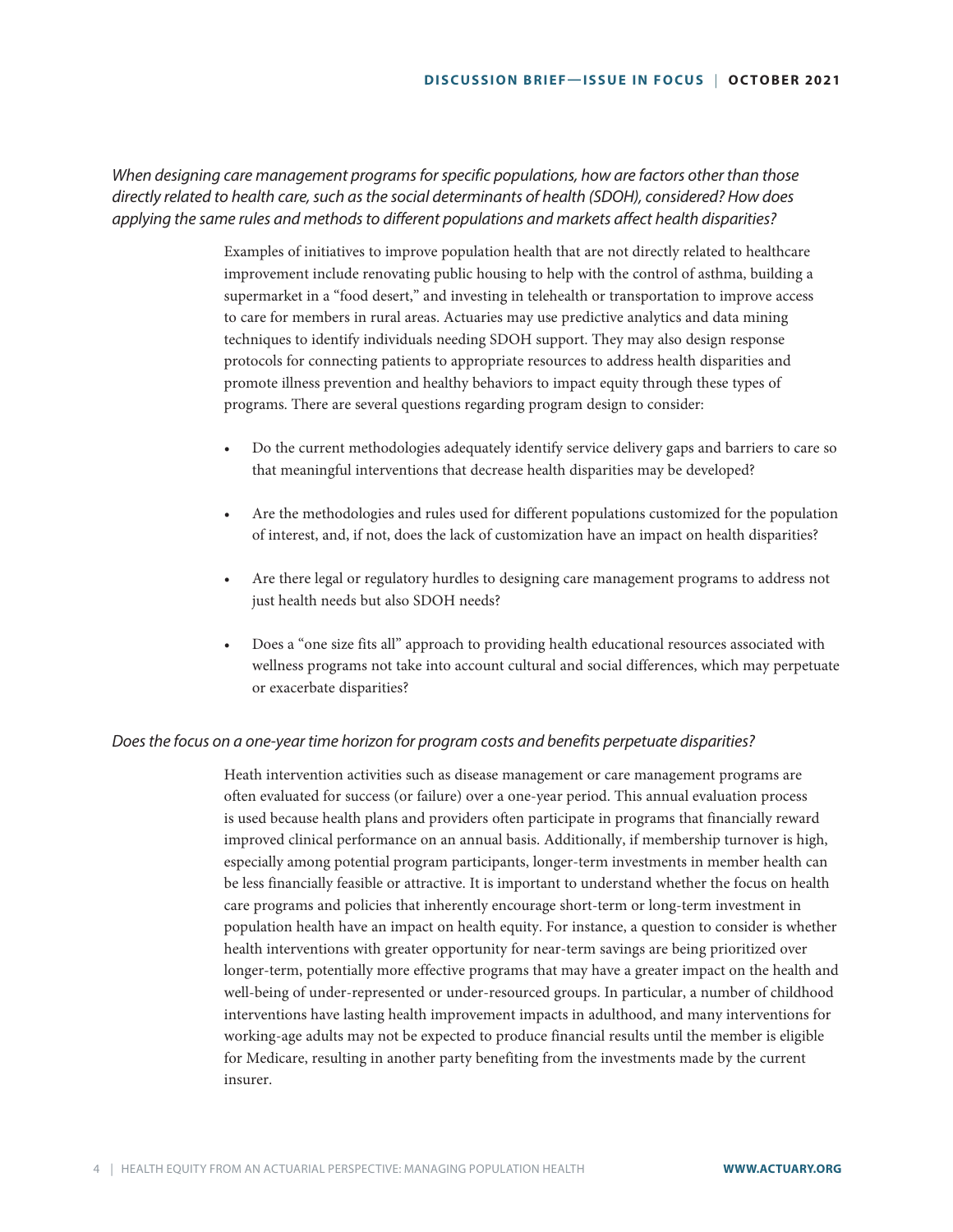When health intervention strategies are focused on near-term results, the intervention design may be structured toward members with the highest near-term impact. However, a question to consider is whether outreach efforts are at a reduced level for already disadvantaged groups due to lack of appropriate technology, transportation, or even cultural barriers that may require additional investment to engage the member. Behavioral interventions designed to target specific segments of the population, particularly those facing social and economic challenges, may require longer timeframes to realize a positive return on investment. Additionally, members of racial and ethnic minority groups or other marginalized communities may utilize health care services at a lower rate than similarly situated members of non-minority groups, causing a further reduction in the possibility for near-term savings.

## *Are financial metrics, such as return on investment (ROI)—commonly used to quantify the impact of disease management, care management, or wellness programs—aligned with the goal of improved health outcomes in under-served or under-resourced groups? Do they widen or narrow health disparities? To what extent are nonfinancial metrics incorporated?*

Return on investment (ROI) is a common way of evaluating the success of a company's initiatives. Using ROI as a metric to evaluate a population health management program puts it on par with other priorities of a company or organization and allows comparison among different initiatives of the organization. This approach may help with the monitoring of the success of the business, determining where capital and investment may be needed, and assessing the risks faced by organizations. However, when designing or assessing a population health management program based on ROI, it may be helpful to consider the following questions: Could too much emphasis on financial measures to evaluate the efficacy of a population management program obscure indirect or nonfinancial benefits? Could an ROI approach add to health disparities experienced by groups facing socioeconomic disadvantages? Additionally, does a focus on overall financial measures obscure disparate results achieved for subpopulations that may belong to racial or ethnic minority groups or that may be experiencing socioeconomic disadvantages? Do the metrics used to quantify the impact of disease management, care management, or wellness programs widen or narrow disparities, particularly for new programs where the investment may be known but the return has not yet been demonstrated?

Metrics to measure the impact of these programs are usually expressed as averages or changes over an entire population. This can produce obscure results for programs that may benefit particular subgroups. For example, a program that produces significantly better health outcomes for an under-represented group but does not improve overall health outcomes for the entire program population could be terminated if, on average, it was not determined to be successful.

Another question to explore is whether and what nonfinancial metrics, such as quality metrics, are incorporated into the evaluation of population health programs. Does the use of nonfinancial metrics lead to a more equitable evaluation and targeting of population health programs?